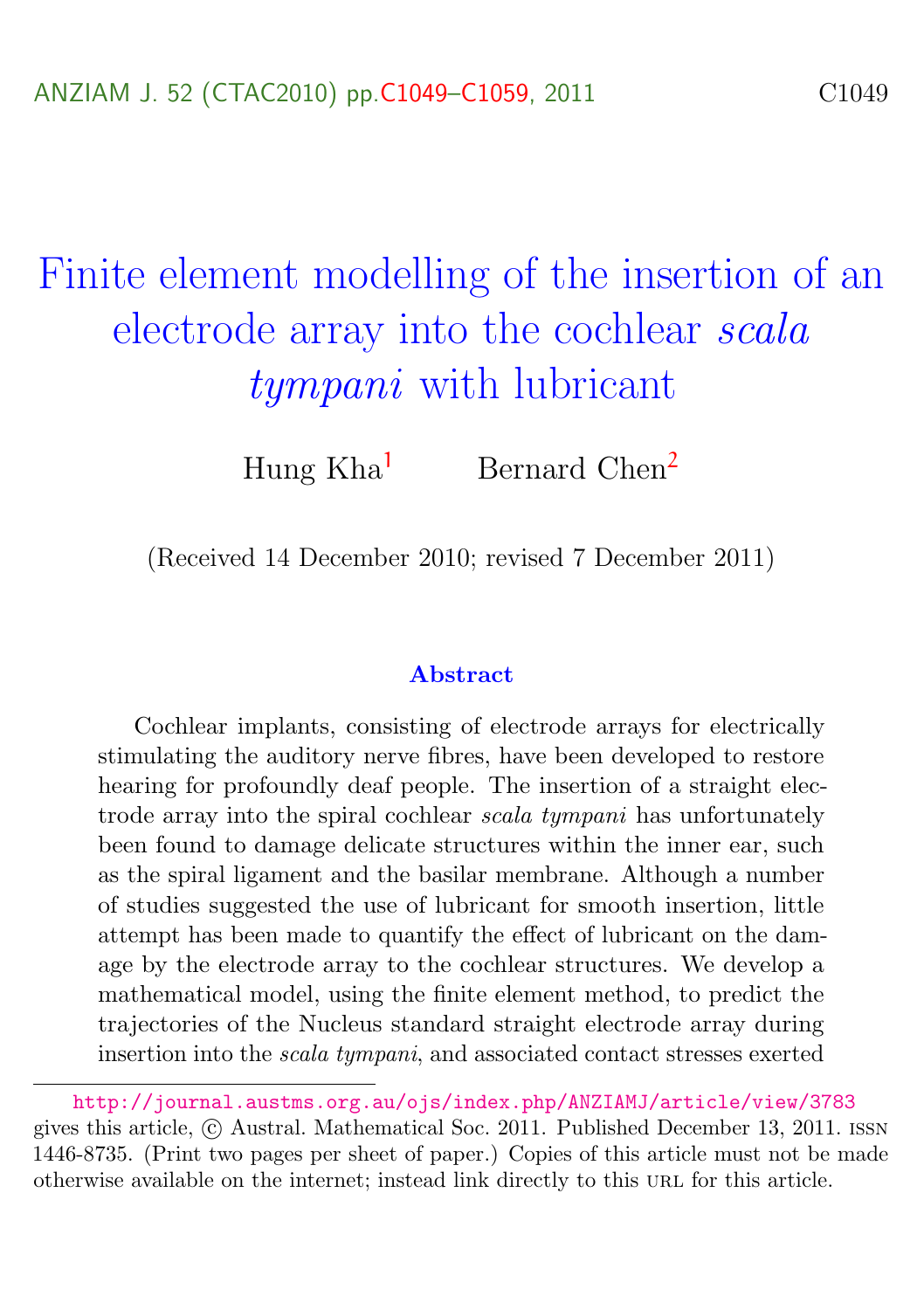<span id="page-1-1"></span>by the array on the cochlear structures. Results from the model show that the use of a lubricant, such as glycerine, reduces the contact stresses exerted by the tip of the array on the spiral ligament from 0.31 to 0.2 MPa, whereas the contact stresses on the basilar membrane reduce from 0.075 MPa (without lubricant) to 0.025 MPa (with lubricant). These results suggest that the use of a lubricant is clinically important for minimising the likelihood of damage by the electrode array to the cochlear structures.

# **Contents**

|                   | 1 Introduction           | C <sub>1050</sub> |
|-------------------|--------------------------|-------------------|
|                   | 2 Methods                | C <sub>1052</sub> |
|                   | 3 Results and discussion | C <sub>1053</sub> |
|                   | 4 Conclusions            | C <sub>1057</sub> |
| <b>References</b> |                          | C <sub>1057</sub> |

## <span id="page-1-0"></span>1 Introduction

Although cochlear implants were successfully developed to restore near-tonormal hearing for deaf people, their implantation has been found to damage the delicate cochlear structures. In each implant system, a microphone (located above the external ear) picks up sound which is sent to a microprocessor and then converted to electrical currents travelling through a straight electrode array (consisting of platinum wires embedded in a Silastic matrix) inserted into the scala tympani (the lower tubular space of the cochlea). The currents stimulate the auditory nerve fibres within the cochlea [\[2\]](#page-8-1). As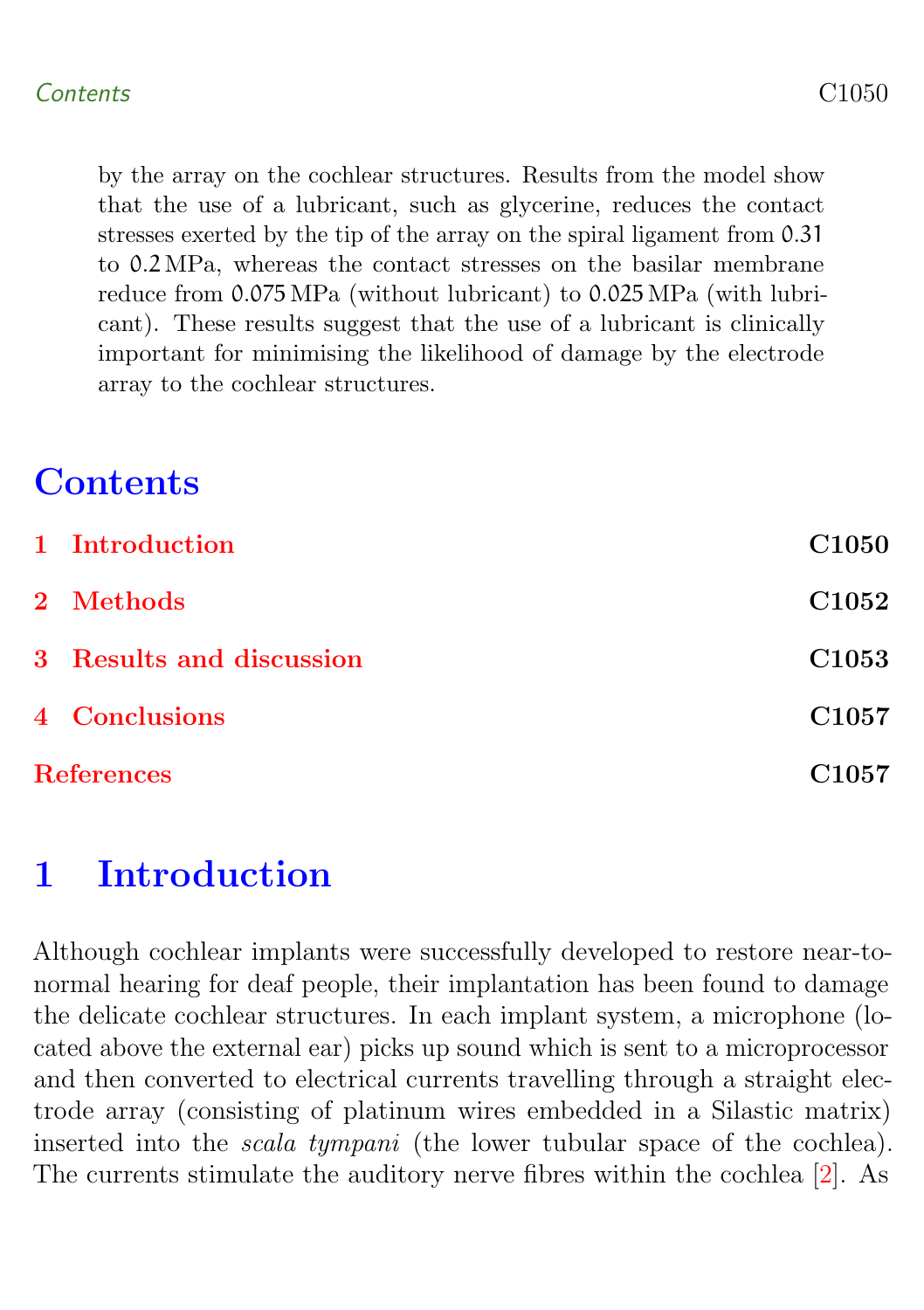### <span id="page-2-1"></span>1 Introduction C1051



Figure 1: Insertion of an electrode array into the cochlear scala tympani [\[1\]](#page-8-2).

<span id="page-2-0"></span>the cochlea has a spiral shape, the electrode array largely bends and slides against the outer wall of the scala tympani during insertion, which has a great potential for damaging cochlear structures (Figure [1\)](#page-2-0). Results from previous experimental studies, in which electrode arrays were inserted into cochleae harvested from temporal bones, showed that the electrode arrays usually tore the spiral ligament located along the outer wall and eventually pierced the basilar membrane at the upper surface of the scala tympani [\[10,](#page-9-0) [12,](#page-10-2) [13\]](#page-10-3).

A number of studies suggested the use of lubricants for reducing the damage by the electrode array to the cochlear structures. Biocompatible lubricants such as glycerine and hyaluronic acid (Healon) are often used to coat the electrode array with a thin layer to reduce friction between the array and the endosteum lining covering the interior walls of the scala tympani [\[7,](#page-9-1) [9,](#page-9-2) [12,](#page-10-2) [6,](#page-9-3) [2,](#page-8-1) [13\]](#page-10-3). The electrode arrays in these experiments were reported to be 'smoothly' inserted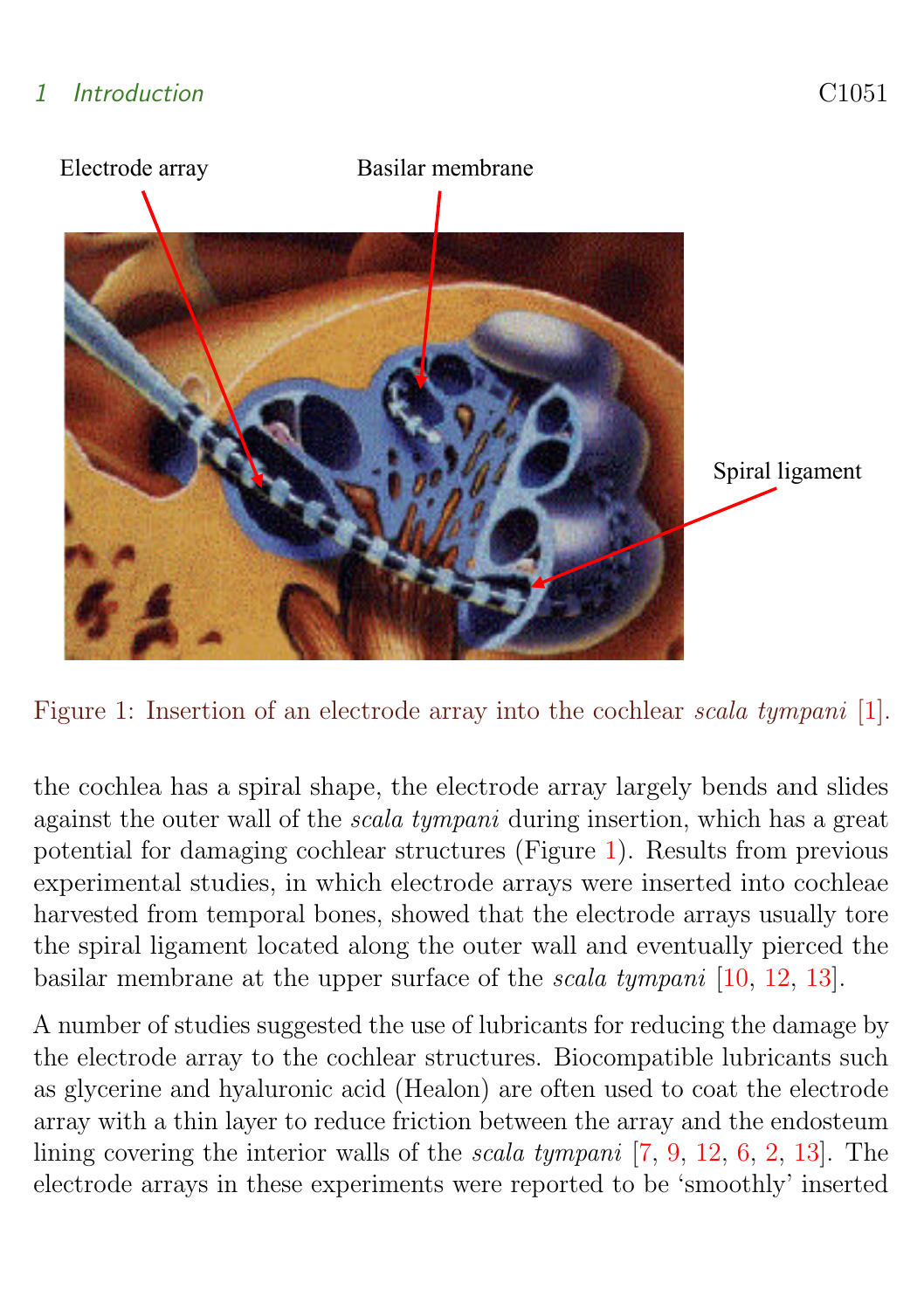#### <span id="page-3-1"></span>2 Methods C1052

into the scala tympani; however, there has not been any attempt to study quantitatively how the use of these lubricants could reduce the damage to the spiral ligament and the basilar membrane. Although a recent study on cochlear implant insertion by Todd et al. [\[11\]](#page-9-4) largely involved measurement of insertion forces and coefficients of friction between the electrode array and the scala tympani model, it did not investigate the influence of different lubricants on the damage.

We present a mathematical model using the finite element method (a numerical technique for determining approximate solutions of partial differential equations) to predict the contact stresses exerted by the electrode array on the outer wall and the upper surface of the scala tympani during insertion into the cochlea. The model is used for studying the effect of lubricants such as glycerine on the reduction of damage by the tip of the electrode array to the spiral ligament and the basilar membrane.

### <span id="page-3-0"></span>2 Methods

A mathematical (finite element) model that simulates the insertion of the electrode array into the scala tympani is constructed using the polar coordi-nates of the cochlear pathway [\[3\]](#page-8-3) and the cochlear gradient of  $15°$  [\[1\]](#page-8-2). The electrode array model is created using dimensions of the prototypes provided by the manufacturer. The array is 20 mm in length and tapers from 0.7 mm at the rear section to 0.45 mm at the tip. We use 1993 elements for meshing the scala tympani and the electrode array. The Young's modulus of elasticity of the array, which increases from 180 MPa at the rear section to 490 MPa at the front section [\[5\]](#page-9-5), is incorporated into the model. A surface-to-surface contact algorithm [\[8\]](#page-9-6) is employed to model the sliding of the electrode array (slave surface) against the scala tympani (master surface). A friction coefficient of 0.19 is used for the case of no lubricant and of 0.12 [\[4\]](#page-9-7) for the case when glycerine is used as a lubricant. The penetration type for the sliding contact between the electrode array and the scala tympani is selected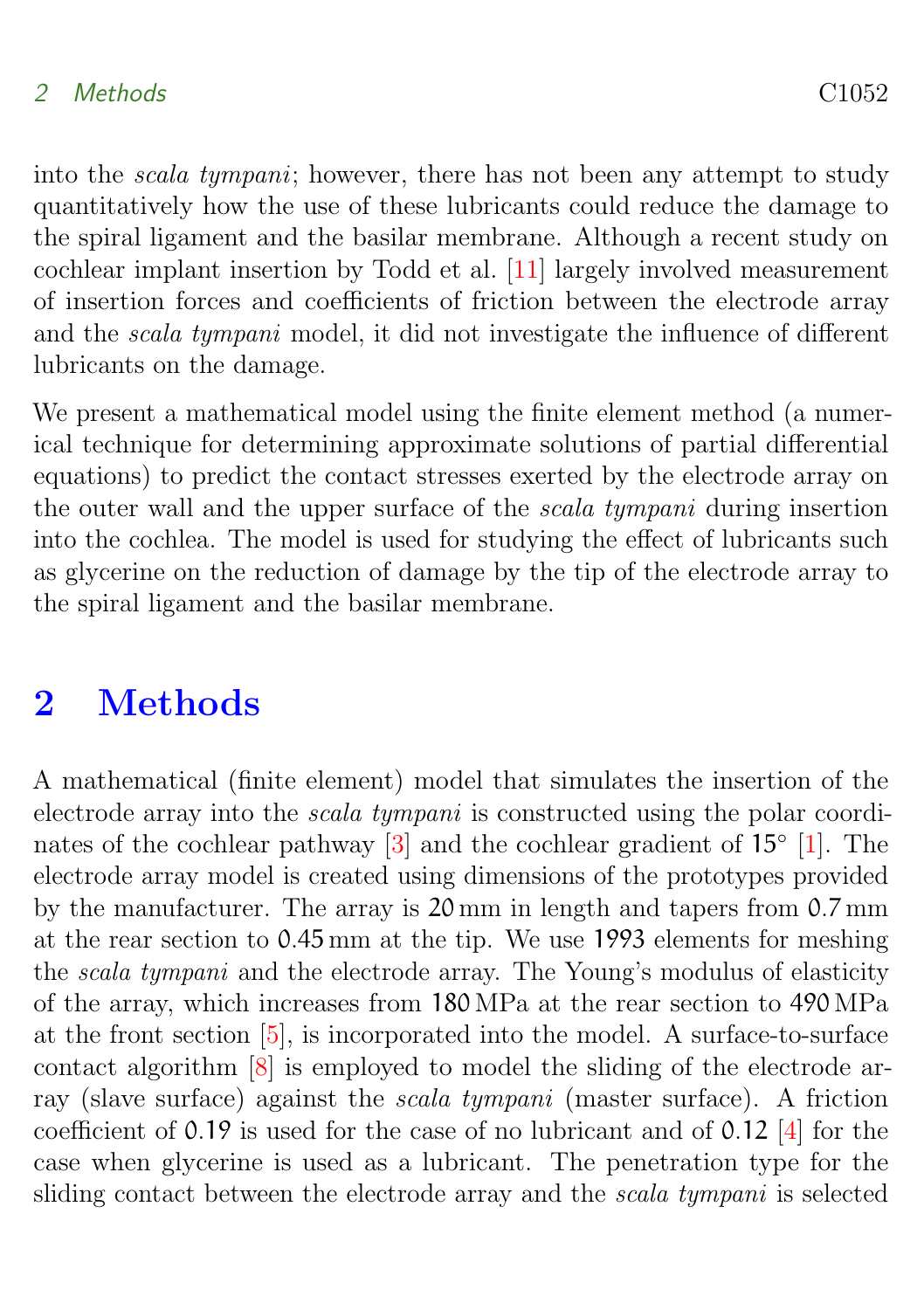#### <span id="page-4-1"></span>3 Results and discussion C1053

the master segments is checked' [\[8\]](#page-9-6). Enforced displacements are prescribed at nodes of the basal end of the electrode array, whereas the nodes on the scala tympani are fixed. The finite element code NE/Nastran [\[8\]](#page-9-6) is used for implementing the non-linear static analysis (Newton–Raphson method) by solving

$$
[K]\{\Delta D\} = \{\Delta R\},
$$

where

 $K =$  global tangent stiffness matrix,  $\Delta D =$  global incremental displacement vector,  $\Delta R =$  global incremental load vector.

More than 100 increments and 30 iterations are used to ensure convergence for each linear step (with a convergence criterion for out-of-balance force of between 0.005–0.01%). To ensure convergence in each incremental load step, a stiffness scaling factor was chosen between 0.01 and 0.05. Two sets of experiments validate the finite element model of insertion of the electrode array into the scala tympani. In the first set of experiments, the critical buckling loads of the electrode array are measured and compared with those predicted from the model. In the second set of experiments, the predicted insertion trajectories of the electrode array are compared with those obtained from the fluoroscopy images of insertion of the array into human temporal bones.

### <span id="page-4-0"></span>3 Results and discussion

The predicted results from the finite element model of insertion of the electrode array into the scala tympani agree strongly with those obtained from experiments. First, the critical buckling load of the array predicted by the model is 0.51 g, which is close to experimental values  $(0.52 \pm 0.01 \text{ g})$ . Second,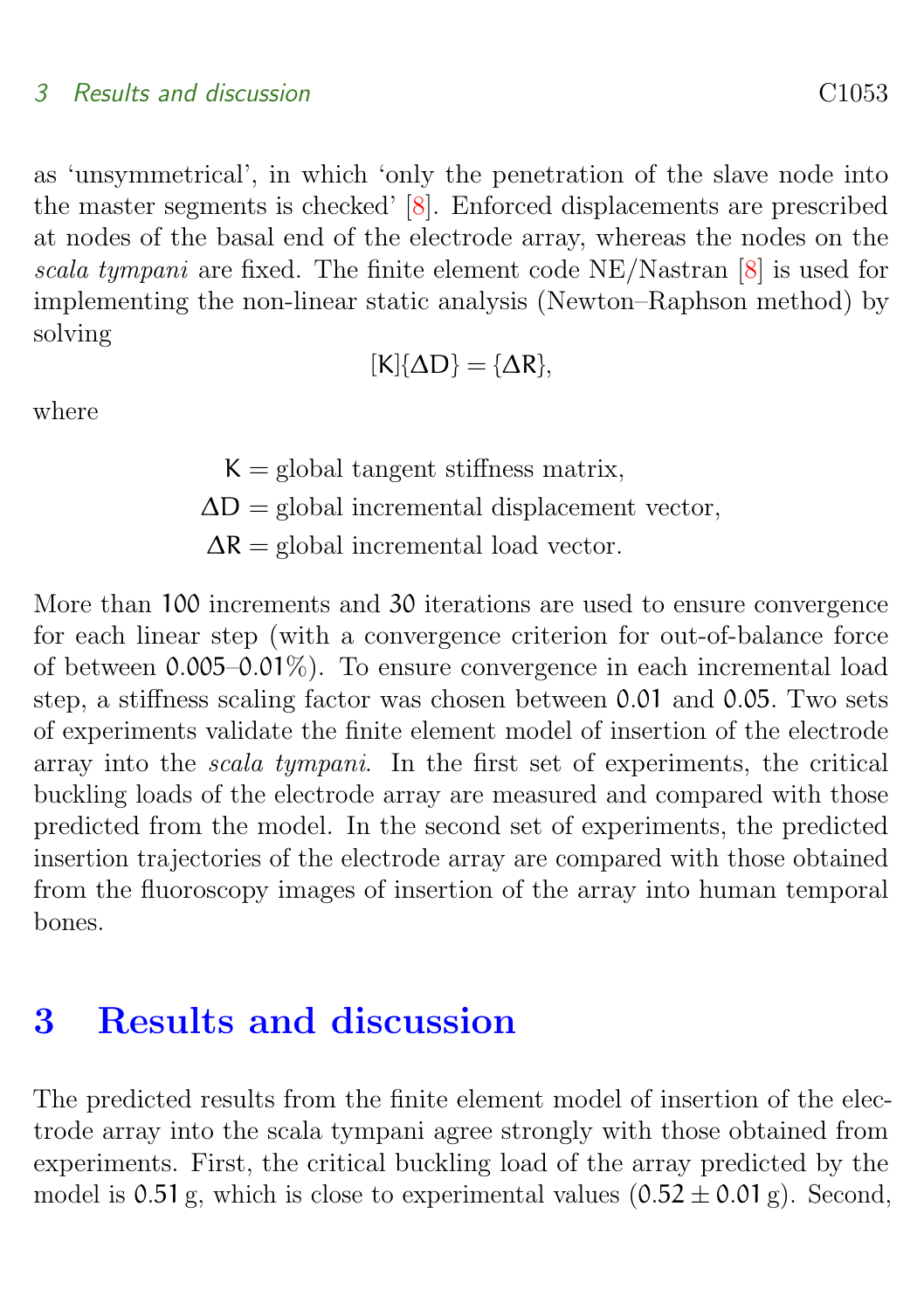<span id="page-5-1"></span>

<span id="page-5-0"></span> $\mathbf{D}^*$  , and  $\mathbf{D}$  is  $\mathbf{P}$  and  $\mathbf{P}$  and  $\mathbf{P}$  and  $\mathbf{P}$  and  $\mathbf{P}$  and  $\mathbf{P}$  and  $\mathbf{P}$  and  $\mathbf{P}$  and  $\mathbf{P}$  and  $\mathbf{P}$  and  $\mathbf{P}$ Figure 2: Predicted bending behaviour of the electrode array: without lubricant (left) and with lubricant (right).

the predicted trajectories of the electrode array during insertion into the scala tympani generally agree with those obtained from experiments of insertion of the electrode array into human temporal bones. Root-mean-square deviations between the predicted coordinates of the four points along the length of the electrode array (0, 4, 8 and 11 mm from the tip) and the average values of coordinates of these points determined from the experiments at different stages of insertion (the tip at 5, 12, 15 and 22 mm from the round window) are found to be less than 0.13 mm.

Figure [2](#page-5-0) shows bending behaviour of the electrode array during insertion into the scala tympani. The electrode array without lubrication by glycerine (left) is found to experience significantly less bending at the front section (due to more friction between the tip of the array and the endosteum lining), compared to that with the use of lubricant (right). The result is consistent with observations from previous experimental studies in which the electrode array appeared to be more 'smoothly' inserted into the scala tympani and experience less resistance with a lubricant than without a lubricant [\[10,](#page-9-0) [7,](#page-9-1) [9,](#page-9-2) [6\]](#page-9-3).

The finite element model is used to predict contact stresses exerted by the tip of the electrode array on the outer wall of the scala tympani, which are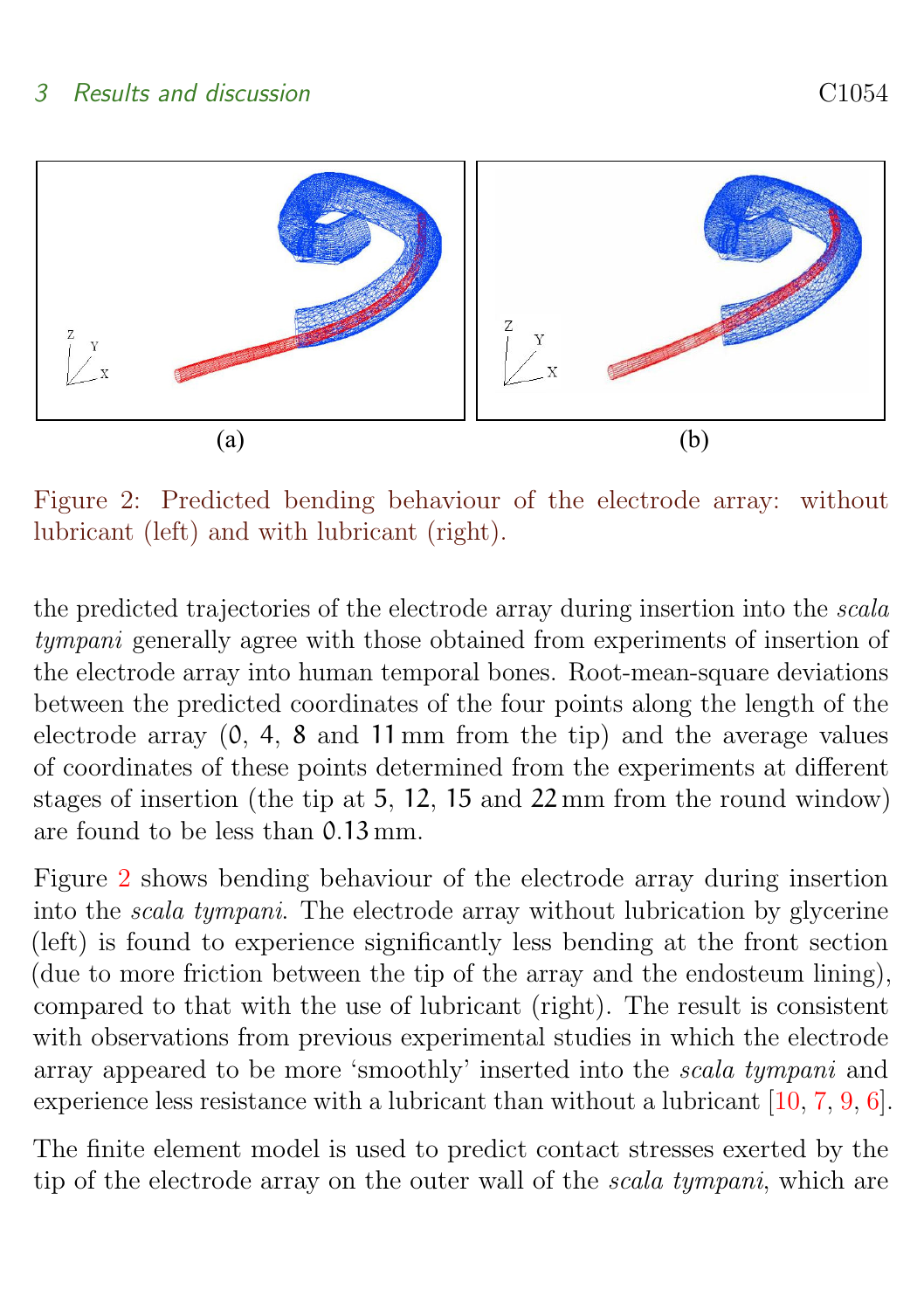#### 3 Results and discussion C1055



<span id="page-6-0"></span> Figure 3: Contact stresses exerted by the tip of the electrode array on the outer wall of the scala tympani in the lubricated and the non-lubricated insertions.

indicative of the damage to the spiral ligament (Figure [3\)](#page-6-0). The stresses in the non-lubricated condition are about 0.1 and 0.31 MPa when the tip is at 9–10 mm and 12–13 mm from the round window (the entry for insertion into the scala tympani), respectively. These stresses are higher than those exerted by the tip of the array on the outer wall in the lubricated insertion (about 0.07 and 0.2 MPa, respectively). Without lubrication, the tip of the electrode array exerted relatively high contact stresses (up to about 0.17 MPa) on the outer wall beyond 13 mm from the round window compared to those in the lubricated insertion (up to about 0.07 MPa). Therefore, there is a greater risk of damaging the spiral ligament without the use of lubricant.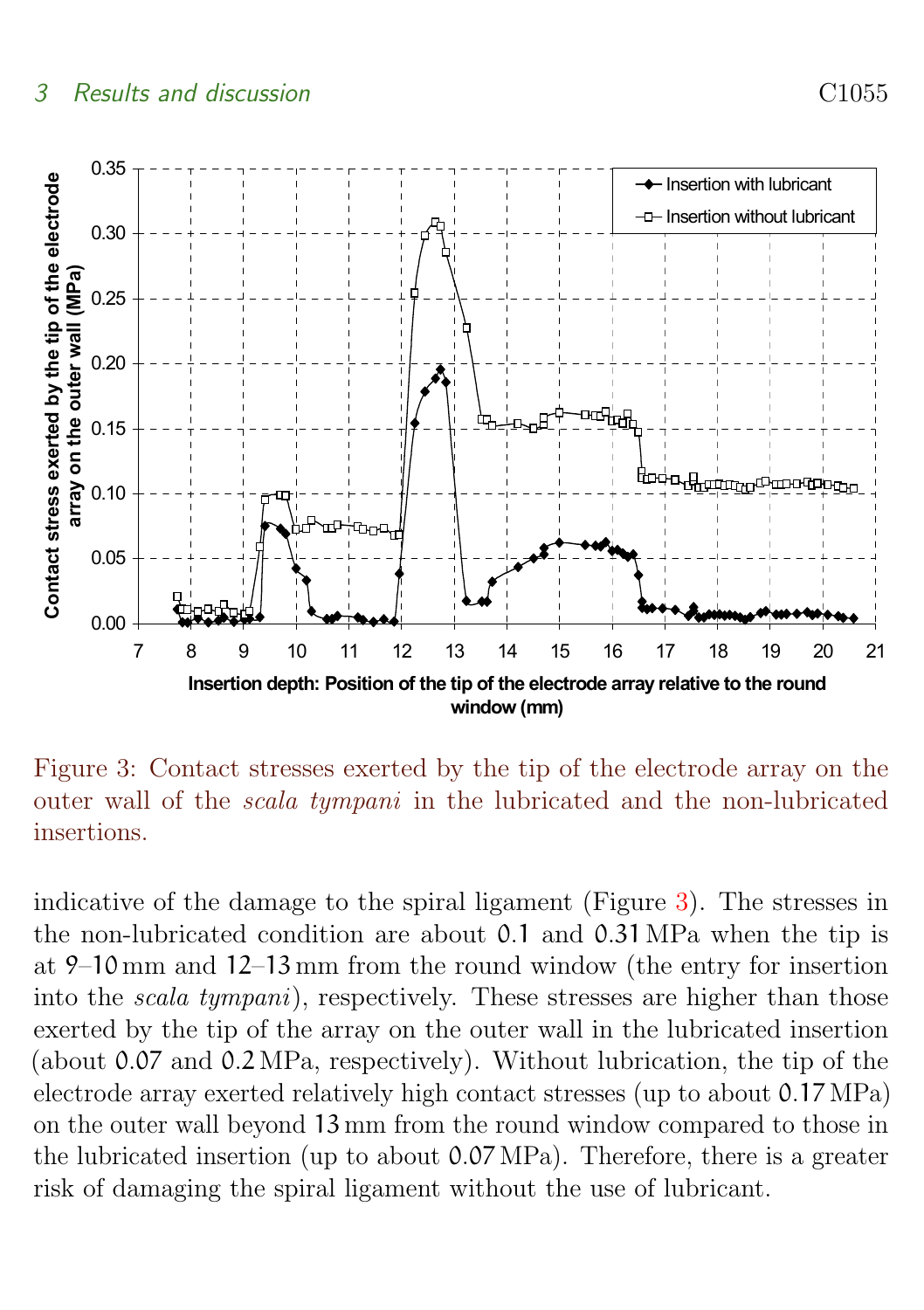

 Figure 4: The contact stresses exerted by the tip of the electrode array on the basilar membrane in the non-lubricated and the lubricated insertions.

<span id="page-7-1"></span><span id="page-7-0"></span>The model also predicts the effect of a lubricant on the damage by the electrode array to the basilar membrane (Figure [4\)](#page-7-1). The contact stresses exerted by the tip of the array on the upper wall of the scala tympani are relatively high (0.05–0.075 MPa) without lubrication, compared to those with lubrication (0.02–0.04 MPa). The basilar membrane is thus more likely to be damaged by the electrode array in a non-lubricated condition.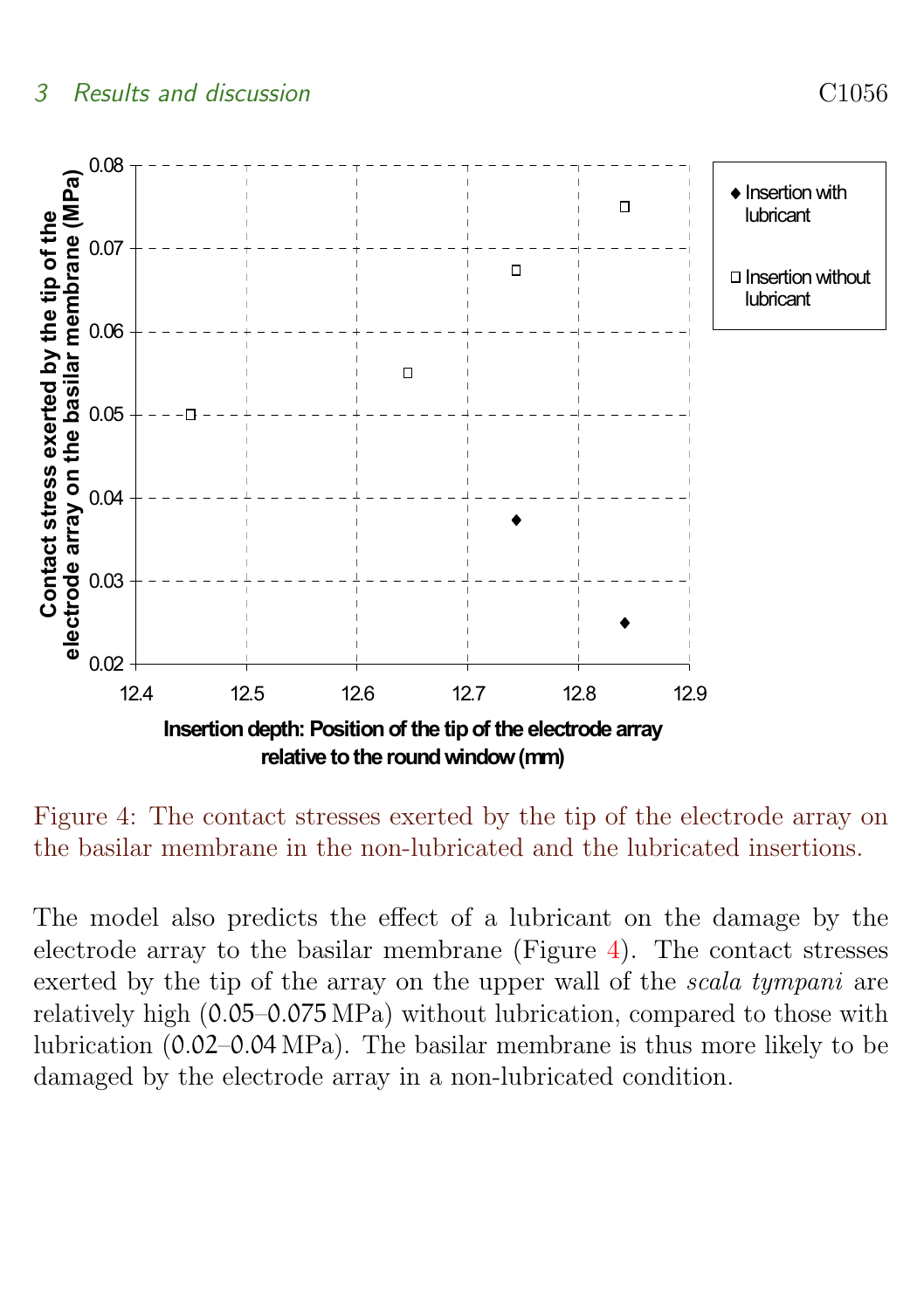### 4 Conclusions C1057

### 4 Conclusions

A mathematical model of insertion of electrode array into the human cochlear scala tympani, using the finite element method, is developed to study the effect of lubricant on the damage by the array to the spiral ligament and the basilar membrane. The use of glycerine is found to reduce significantly the contact stresses exerted by the tip of the array on these cochlear structures. The results confirm quantitatively the importance of using lubricant for reducing damage by the electrode array to the cochlea.

Acknowledgements We thank Professor Graeme Clark and Professor Rhys Jones for their helpful discussion of the research. We are grateful to the Institution of Engineers Australia, the Department of Mechanical Engineering at Monash University and the Vice-Chancellor Office of the Australian National University for financial support.

### <span id="page-8-0"></span>**References**

- <span id="page-8-2"></span>[1] B. K. Chen, G. M. Clark, and R. Jones. Evaluation of trajectories and contact pressures for the straight nucleus cochlear implant electrode array—a two-dimensional application of finite element analysis. Medical Engineering and Physics, 25:141–147, 2003. [doi:10.1016/S1350-4533\(02\)00150-9.](http://dx.doi.org/10.1016/S1350-4533(02)00150-9) [C1051,](#page-2-1) [C1052](#page-3-1)
- <span id="page-8-1"></span>[2] G. M. Clark. Cochlear implants—Fundamentals and Applications. Springer-Verlag, New York, 2003. [C1050,](#page-1-1) [C1051](#page-2-1)
- <span id="page-8-3"></span>[3] L. T. Cohen, J. Xu, S. A. Xu, and G. M. Clark. Improved and simplified methods for specifying positions of the electrode bands of a cochlear implant array. American Journal of Otology, 17:859–865, 1996. [C1052](#page-3-1)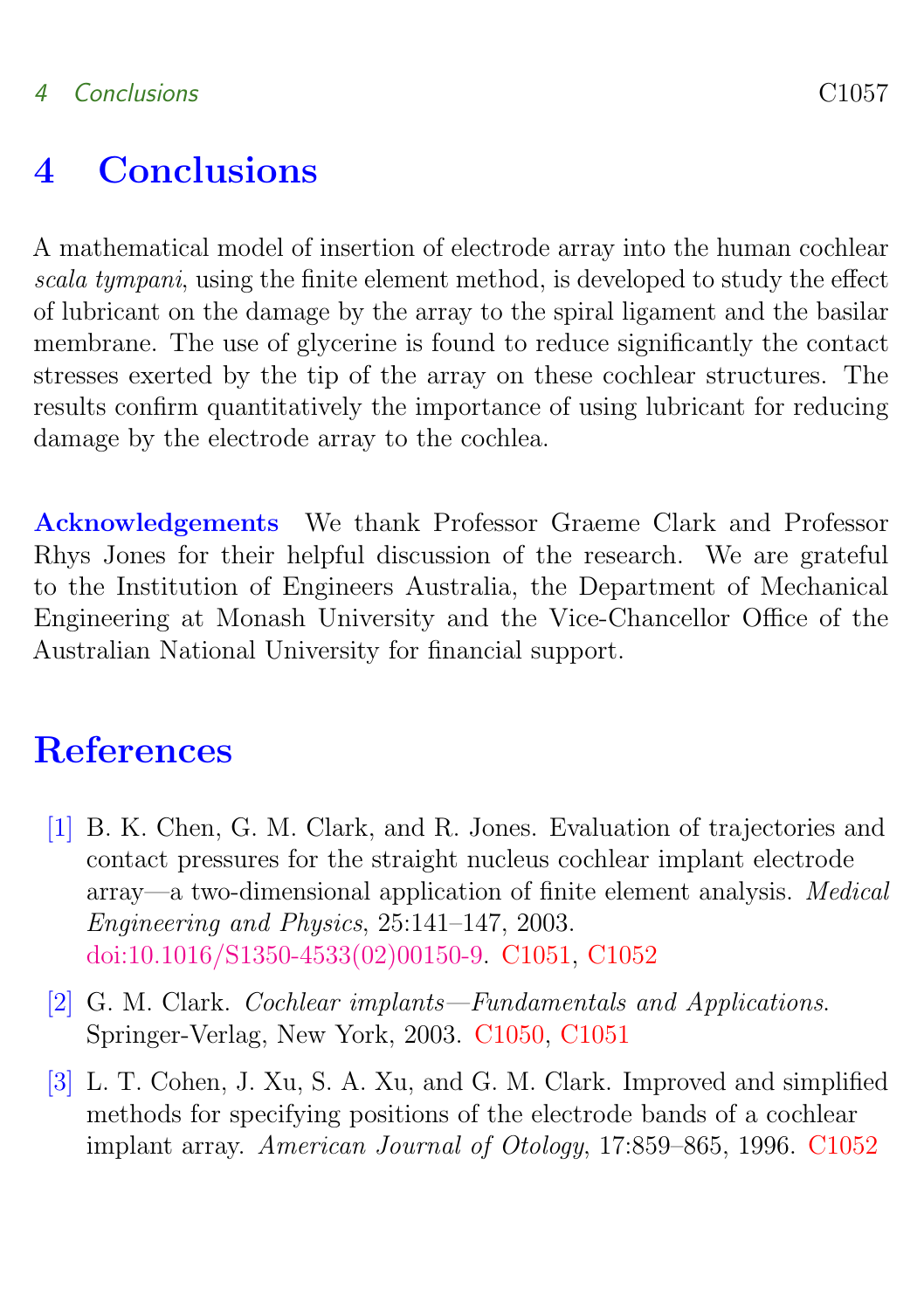#### References C1058

- <span id="page-9-7"></span>[4] H. N. Kha and B. K. Chen. Determination of frictional conditions between electrode array and endosteum lining for use in cochlear implant models. Journal of Biomechanics, 39(9):1752–1756, 2006. [doi:10.1016/j.jbiomech.2005.04.031.](http://dx.doi.org/10.1016/j.jbiomech.2005.04.031) [C1052](#page-3-1)
- <span id="page-9-5"></span>[5] H. N. Kha, B. K. Chen, G. M. Clark, and R. Jones. Stiffness properties for Nucleus standard straight and Contour electrode arrays. Medical Engineering and Physics, 26:677–685, 2004. [doi:10.1016/j.medengphy.2004.05.001.](http://dx.doi.org/10.1016/j.medengphy.2004.05.001) [C1052](#page-3-1)
- <span id="page-9-3"></span>[6] R. Laszig, G. J. Ridder, and M. Fradis. Intracochlear insertion of electrodes using hyaluronic acid in cochlear implants. Journal of Laryngology Otology, 116:371–372, 2002. [doi:10.1258/0022215021910816.](http://dx.doi.org/10.1258/0022215021910816) [C1051,](#page-2-1) [C1054](#page-5-1)
- <span id="page-9-1"></span>[7] E. Lehnhardt. In B. Fraysse and O. Deguine, editors, Cochlear implants: new perspectives, volume 48 of Advances in Otorhinolaryngology, pages 62–64. Karger, Basel, 1993. [C1051,](#page-2-1) [C1054](#page-5-1)
- <span id="page-9-6"></span>[8] Noran Engineering Inc. NE/Nastran Version 8.2 User's Manual, 2002. [C1052,](#page-3-1) [C1053](#page-4-1)
- <span id="page-9-2"></span>[9] J. J. T. Roland, T. M. Magardino, J. T. Go et al. Effects of glycerine, hyaluronic acid, and hydroxypropyl methylcellulose on the spiral ganglion of the guinea pig cochlea. Annals of Otology, Rhinology and Laryngology Supplement, 166:64–68, 1995. [C1051,](#page-2-1) [C1054](#page-5-1)
- <span id="page-9-0"></span>[10] R. K. Shepherd, G. M. Clark, B. C. Pyman, and R. L. Webb. Banded intracochlear electrode array: Evaluation of insertion trauma in human temporal bones. Annals of Otology, Rhinology and Laryngology, 94:55–59, 1985. [C1051,](#page-2-1) [C1054](#page-5-1)
- <span id="page-9-4"></span>[11] C. Todd, F. Naghdy, and M. Svehla. Force application during cochlear implant insertion: An analysis for improvement of surgeon technique. IEEE Transactions on Biomedical Engineering, 54(7):1247–1255, 2007. [doi:10.1109/TBME.2007.891937.](http://dx.doi.org/10.1109/TBME.2007.891937) [C1052](#page-3-1)